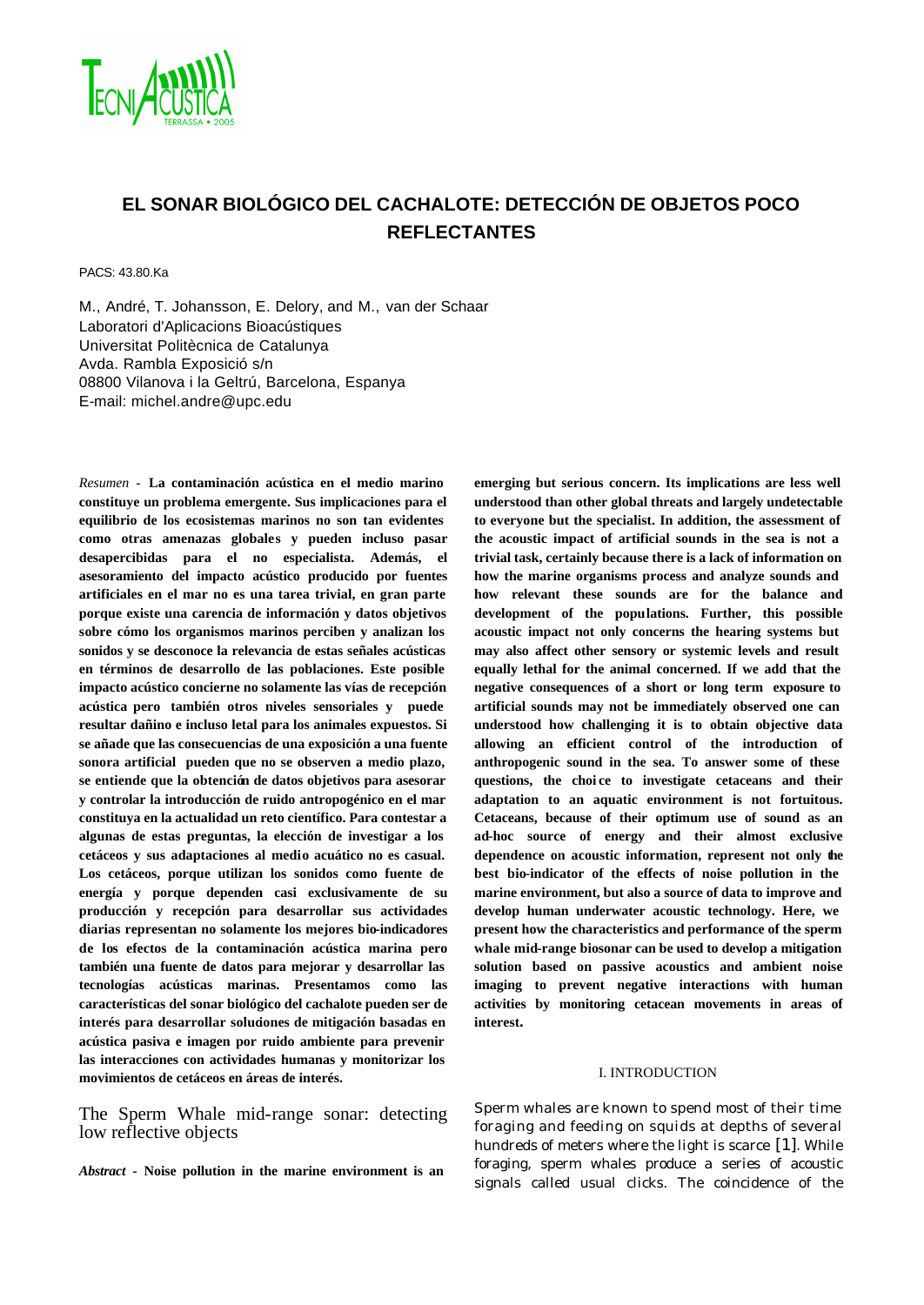continuous production of usual clicks together with the associated feeding behaviour has lead authors to suppose that those specific signals could be involved in the process of detecting preys. Because of the usual click known acoustic signal features (e.g. source level, bandwidth and directivity index) differing from most of the described echolocation signals of other species, it has been long speculated about the sperm whale sonar capabilities. While the usual clicks of this species were considered to support mid-range echolocation, no physical characteristics of the signal had until very recently, clearly confirmed this assumption nor have explained how sperm whales forage on low sound reflective bodies like squids. The recent data on sperm whale on-axis recordings have shed some light on those questions and allowed us to perform simulations in controlled environments to verify the possible mid-range sonar function of usual clicks during foraging processes and assess the threshold of cetacean tolerance before noise pollution in the ocean.

# II. SCATTERING AND TARGET STRENGTH

### *A. Sperm whale acoustics*

On-axis sperm whale clicks are broadband (ranging from 0,2-30kHz), highly directional ( $DI = 26dB$ ), last for a few ms and present a SL of 230 dB peak re 1microPa [12]. Clicks recorded off the axis of the beam pattern present a much lower directivity index and are several orders of magnitude weaker than the main on-axis pulse. The on-axis clicks have an average centroid frequency of 15 kHz. Möhl and colleagues [8]) and more recently Zimmer and colleagues [12] have constructed the beam pattern of the components of a sperm whale click, P0, P1, P2 and so on as well as a LF component, each of them having its own characteristics although generated by the same acoustics event. While P1 would serve an echolocation function, the LF and P0 components would be used for dive synchronisation between members as well as long range orientation. Due to its high directionality, the forward-directed P1 pulse is well suited for echolocation. The high source level of the P1 pulse and the long ICI of usual clicks suggest a potential for long detection ranges.

#### *B. Scattering off reflective objects*

What is the scattering mechanism occurring off a squid when illuminated by an on-axis sperm whale click and what would be its minimum distance of detection?

The type of scattering that occurs off a reflective object is governed by the ratio of a representative length of the object and the wavelength. This is quantified by the product *ka*, where *k* is called the wave number (2Pi divided by the wavelength) and *a* represents the length of the object. Assuming the sound speed in the water is around 1500m/s *ka* can be expressed by: 4 x f[kHz] x a [m].

If  $ka \gg 1$ , a geometric scattering applies where the frequency dependence of the target is weak: In that case the target strength of fish, squid, crab can be approximated only from the knowledge of the body length of the animal to within an error of 6dB.

If  $ka \ll 1$ , the Rayleigh scattering occurs. Here the target strength increases linearly with frequency and depends little on the particular scatterer.

At *ka* close to 1 there is a transition region where the TS can change dramatically with frequency. The specific changes depend on the particular scattering object. This transition region occurs at hundreds of Hz to a few kHz frequencies for squids of the sizes typically found in the sperm whale diet. Those frequency components constitute the lower end of the sperm whale click frequency spectrum and it could be speculated that using this lower frequency end the whale is able to detect the transition region and estimate the size of the insonified object. If this was the case, the sperm whale would adopt an opportunistic feeding strategy, detecting the size of the target before any other characteristic. Such foraging behaviour has been reported to be common, especially in males.

Although it is difficult to accurately assess the typical size of sperm whale preys, most caught squids have mantle lengths between 0.2-0.7m [2,3]. Since the on-axis click occupies frequencies above 5kHz, *ka*>>1, geometric scattering usually applies. This property, i.e. the frequency independence of the target will be used further to experimentally measure the squid target strength.

# *C. Squid Target Strength in the literature*.

There are few and fragmentary measurements of the target strength pattern for live squid [6].

Love [7] compiled measurements of fish (both with and without swim bladder) target strengths and devised two simple relations for predicting the TS from the wavelength and the animal length:

TS  $[dB] = 19.4 \log_{10} L [m] + 0.6$ ?  $[m] - 21.9$  (dorsal aspect) TS  $[dB] = 22.8 \log_{10} L [m] - 2.8$  ?  $[m] - 22.9$  (side aspect)

Several authors have also measured the TS of small squids, fish and shrimps at different frequencies and these measurements have shown to fit Love's relations relatively well  $[4,5]$ . Love's relations were used to predict the target strengths of sperm whale preys at click frequencies: the predicted TS ranges (from side to dorsal aspects) at 15 kHz for squids of mantle lengths from 20-200cm. The relations predict TS values ranging from -39 to -17 dB (Fig.1).



Fig.1. Predicted TS values for squids of mantle lengths from 20-200cm.

## *D. Squid TS measurement: experimental approach* In order to further investigate whether the target strength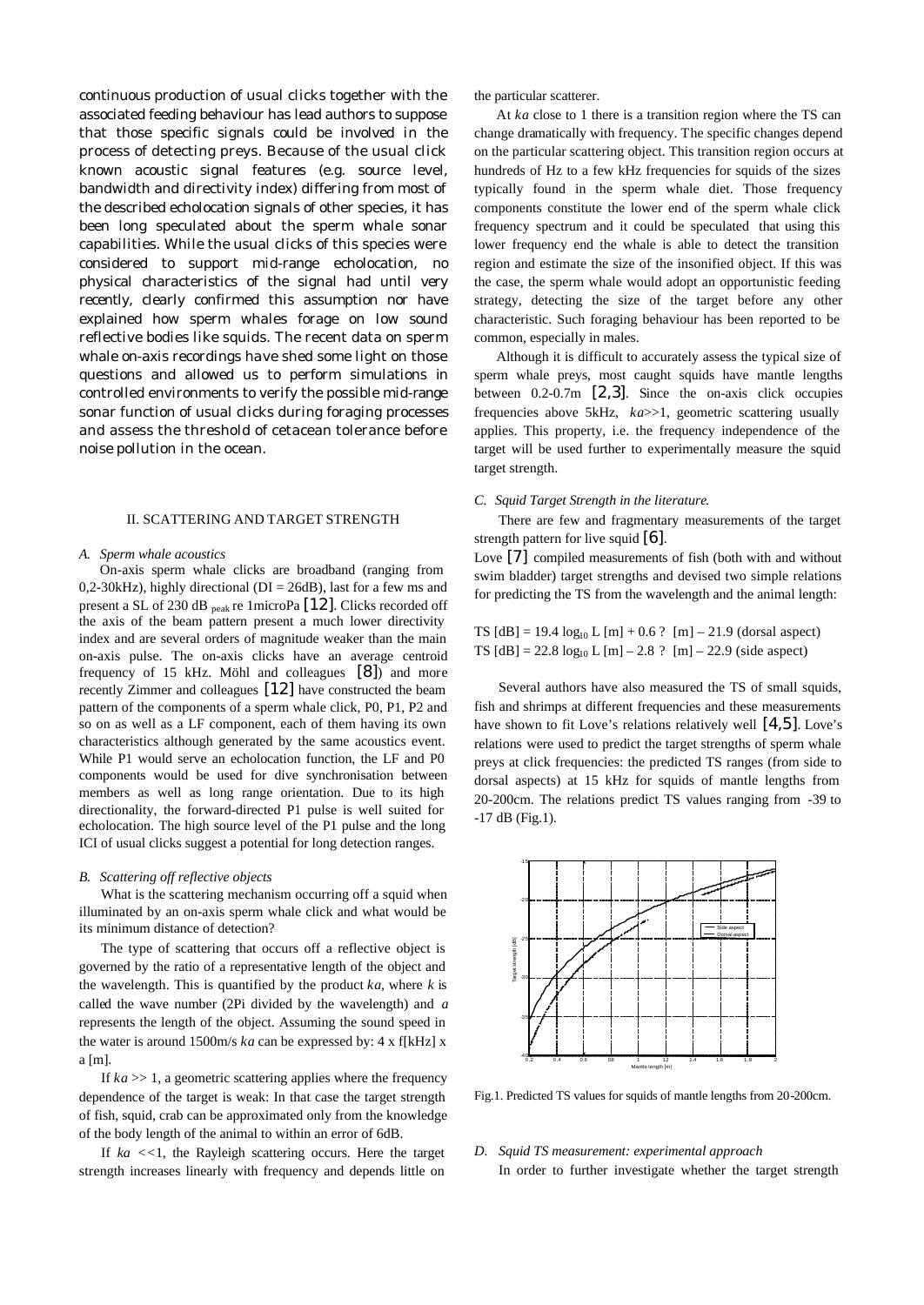predictions of Love are valid for squid, and in order to see whether very weak target echoes could be accurately measured with a simple setup and simple means, we conducted measurements of the target strengths of a squid (*Loligo vulgaris*) and a cuttlefish (*Sepia officinalis*). Measurements were conducted in a 4-by-8 meter freshwater pool. The depth of the pool varied from 1.2 to 2 meters, but the measurements were done in the deep end of the pool only. The measurements were done at 15 kHz, described at the P1 pulse centroid frequency of the on-axis click. Here, geometric scattering applies (frequency independence of the target) and measurements of squid target strength could be carried out at only one frequency.

The same laptop handled both the signal generation and caption, avoiding this way timing problems. A B&K power amplifier type 2713 provided 40 dB gain on the output signal before sent to the B&K type 8104 transducer. The squid echo was captured by a B&K type 8101 hydrophone and amplified by a custom-made low noise preamplifier with a variable gain setting before being recorded.

The setup, as seen from above (Fig.2), was designed to ensure that no other echo or reflection would arrive at the receiver at the same time as the target echo and that the source waveform was short enough so the direct path signal would not overlap with the target echo.



Fig.2. Measurement setup:  $d = 50$  cm,  $a = 12$  cm,  $q = 15^{\circ}$  $x = 48.3$  cm ( $x = d2+a2-2adcos(90^\circ-q) = d2+a2-2adsinq$ )

We took the greatest possible care in positioning of the measurement equipment and target, and believe that the distances given here are accurate. With these distances and a pulse duration of 0.5 ms, a sound speed of 1500 m/s, and a minimum distance to another reflecting interface (the bottom) of 80 cm, the echo arrival times could be estimated as follows:

Direct path: Start at 0.080 ms and end at 0.580 ms. Target echo: Start at 0.656 ms and end at 1.116 ms. Other echoes: Start later than 1.067 ms.

The direct path pulse and the target echo would not overlap, but the last approximately 0.1 ms of the target echo might overlap with other reflections. In order to be sure of analysing only the target echo, we restricted the analysis to 0.7 to 1.0 ms after the pulse transmission.

A calibration measurement was conducted without any target present in the pool and with the hydrophone 1 m away from the transducer. The source level of the transducer was 90.2 dB re 1 µPa/V. There is a tolerance on this value, and its effect on the measurements will be discussed in the next section. The amplitude of the generated signal at the laptop was 1 V and the power amplifier added 40 dB, so the source level was 130.2 dB re 1 ?Pa. In linear units, this is 3.24 Pa. The pre-amplifier was set to

40 dB. Hence, the signal amplitude at the hydrophone was 0.38 mV. *This means that the transduction ratio of our system was 3.24 Pa / 0.38 mV = 8.53 kPa /V*.

The transducer was set to send out a 0.5 ms burst of a 15 kHz sine wave every 100 ms. The sine wave was ramped up and down during the first 0.1 ms with a half-sine window. The transmitted burst is shown in Figure 3, as well as its spectrum. The bandwidth of the spectrum around 15 kHz is estimated at 4 kHz between the half power points. This spreading occurs because the pulse is so short – the shorter the pulse the wider must necessarily be its spectrum.



Fig.3. Transmitted burst and waveform spectrum (logarithmic scale, arbitrary reference)

Measurements were taken without a target, with the squid target, and with the cuttlefish target.

The received waveforms, converted into acoustic pressure, are shown. The pre-amplifier settings were 30, 40 and 50 dB, respectively, and this was taken into account when estimating the received pressures.

As figure 4 shows, there is a clear gap in the response between the direct pulse and the first reflection from the surface or bottom. The target echo occurs just in this gap: while the cuttlefish echo is easily discernable, the squid is harder to see.

Zooming in on the squid signal between 0.7 and 1.0 ms shows that the signal clearly changes when introducing the squid target (Fig.5). There waveforms were obtained by averaging 5000 returns.

The differences are greatest at 0.75-0.8 ms and 0.85-0.95 ms. The greatest peak-to-peak amplitude of the squid echo is 0.41 Pa. and 1.16 Pa. for the cuttlefish.



Fig. 4. Received waveform converted to pressure, no target present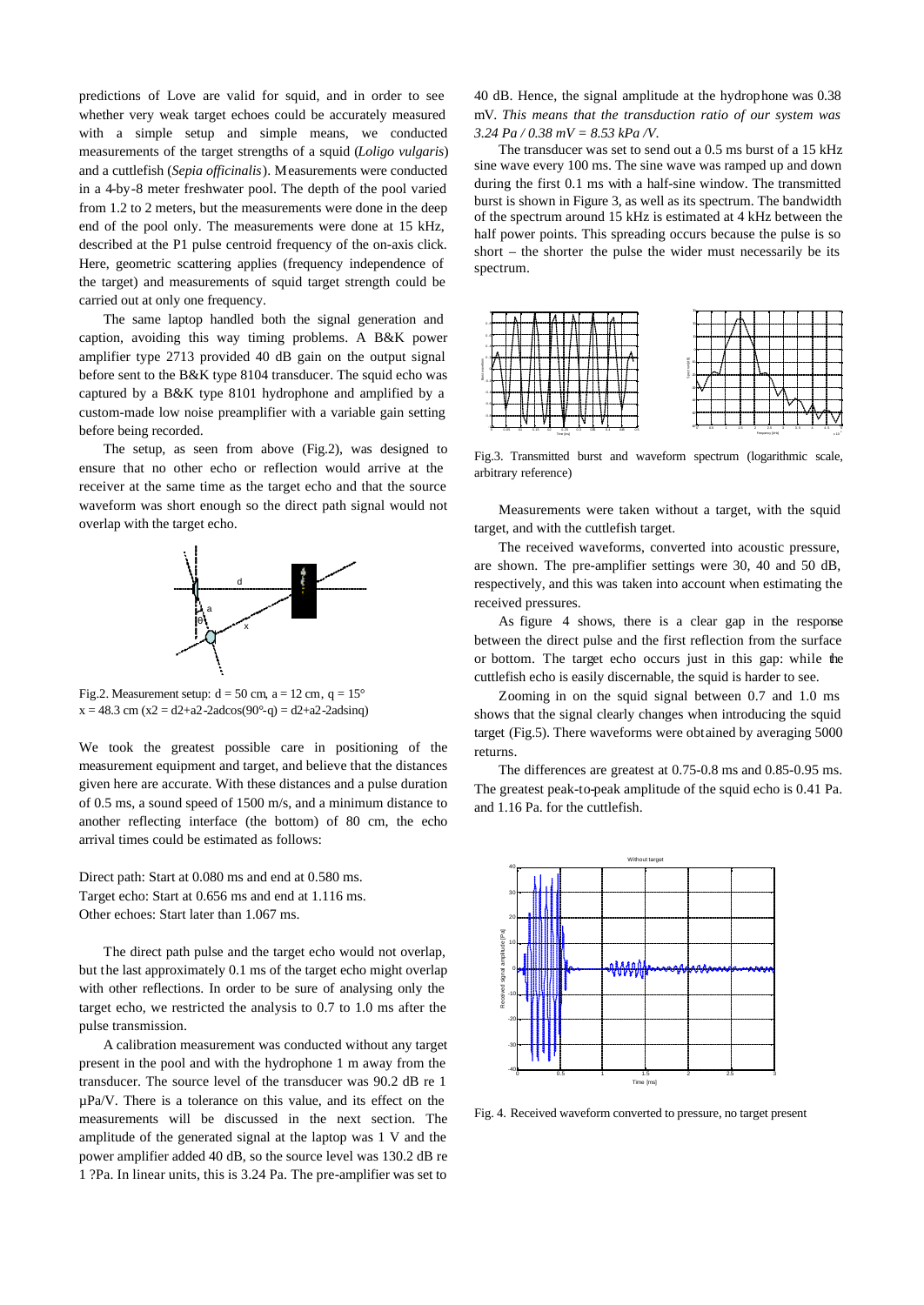

Fig.5. Received sound pressures from 0.7 to 1.0 ms lags without a target (dash-dot) and with a squid target (solid).

### *F. Target strength estimation*

The target strength of a scattering object is defined as

$$
TS = 10 log I_r/I_i = 20 log p_r/p_i
$$

where  $I =$  the acoustic intensity of the scattered sound at a distance of 1 m and  $I_i$  = the incident acoustic energy

Same correspondence for the pressures  $p_r$  and  $p_i$ . The illuminating source should be distant, so that the illuminating sound wave is plane. Here, the source was 50 cm away, which at 15 kHz corresponds to 3.3 wavelengths.  $kd = 20 \gg 1$ , corresponding to a far field configuration. The source is also sufficiently small that the wavefront is approximately plane over the extent of the target.

We measured the pressure of the scattered sound field at a distance *x* from the scatterer. Therefore,

$$
P_r = P_{measured} * x
$$

We have previously calculated the sound pressure of the incident field at 1 m distance as 3.24 Pa. Here, we need the pressure at a distance *d* from the source. This is simple to obtain as:

 $TS = 20 \log p_r / p_i = 20 \log p_{measured} / p_{1m} + 20 \log x d$ 

Using the following parameters:

 $p_{measured, equid} = 0.41$  Pa / 2  $p_{\rm measured,\,cuttefish} = 1.16\ Pa$  /  $2$  $p_{lm} = 3.24$  Pa  $d = 50$  cm  $x = 48.3$  cm

we obtained the target strength of the squid and the cuttlefish as being:  $TS_{\text{solid}} = -36.3$  dB and  $TS_{\text{cutleft}} = -27.3$  dB

It is interesting to compare these values to what would be predicted from Love's general relations for scattering in the geometric scattering region (which applies here). The one for dorsal aspect reflection is:

TS  $[dB] = 19.4 \log_{10} L [m] + 0.6$ ?  $[m] - 21.9$ 

The squid, with a mantle length of  $21.8 - 24.5$  cm (ventral dorsal), is predicted to have a target strength at 15 kHz of between -33.7 and -34.7 dB. This agrees well with our measured value, especially considering the tolerances detailed below.

For the cuttlefish, with a mantle length of  $13.4 - 15.6$  cm (ventral - dorsal), the predicted TS is between -38.8 and -37.5 dB. Although the measured value is more than 10 dB greater, this discrepancy cannot be blamed on the measurement tolerances. Instead it appears likely that the cuttlefish reflects far more acoustic energy than many other sea animals of the same size because of its cuttlebone, which is very light and thus likely to have very different acoustic impedance to water. This probably causes the greater reflection than that which occurs off, for example, a squid.

The transducer tolerance of 2.5 dB translates to the same tolerance on the TS. This leads to ranges of

 $TS_{sould} = -36.3 \pm 2.5$  dB = -38.8 to -33.8 dB  $TS_{\text{cutlefish}} = -27.3 \pm 2.5 \text{ dB} = -29.8 \text{ to } -24.8 \text{ dB}$ 

# III. PROPAGATION

# *A. Modelling the sperm whale click propagation vs squid TS*

Different numerical techniques for estimating the propagation of acoustic energy in the ocean were considered [9,10]. It was found that at frequencies above a few kHz, ray tracing was the best option. Seeing that it is the least computationally intensive of the available methods, it would also be desirable to use it at lower frequencies. This might be possible if all dimensions in the environment are much smaller than the wavelength. However no detailed verification was performed.

Normal mode modelling and wavenumber integration were also found to be suitable for the application, although the computational requirements of these models at 15 kHz and in typical sperm whale environments appeared, at least at present to prevent their use.

Parabolic equation models suffer from the same high frequency problem, and are also only suitable for propagation near the horizontal plane.

The LAB has developed a ray tracing software called Songlines. This software runs broadband propagation modelling in three dimensions with target reflections. A scenario with a vertically diving sperm whale at a depth of 300 m and a squid at 2000 m depth was developed in the model. The depth at the modelling location was 2495 m. All propagation was vertical and along straight rays. This permitted a simple modelling which still allowed us to draw important conclusions.

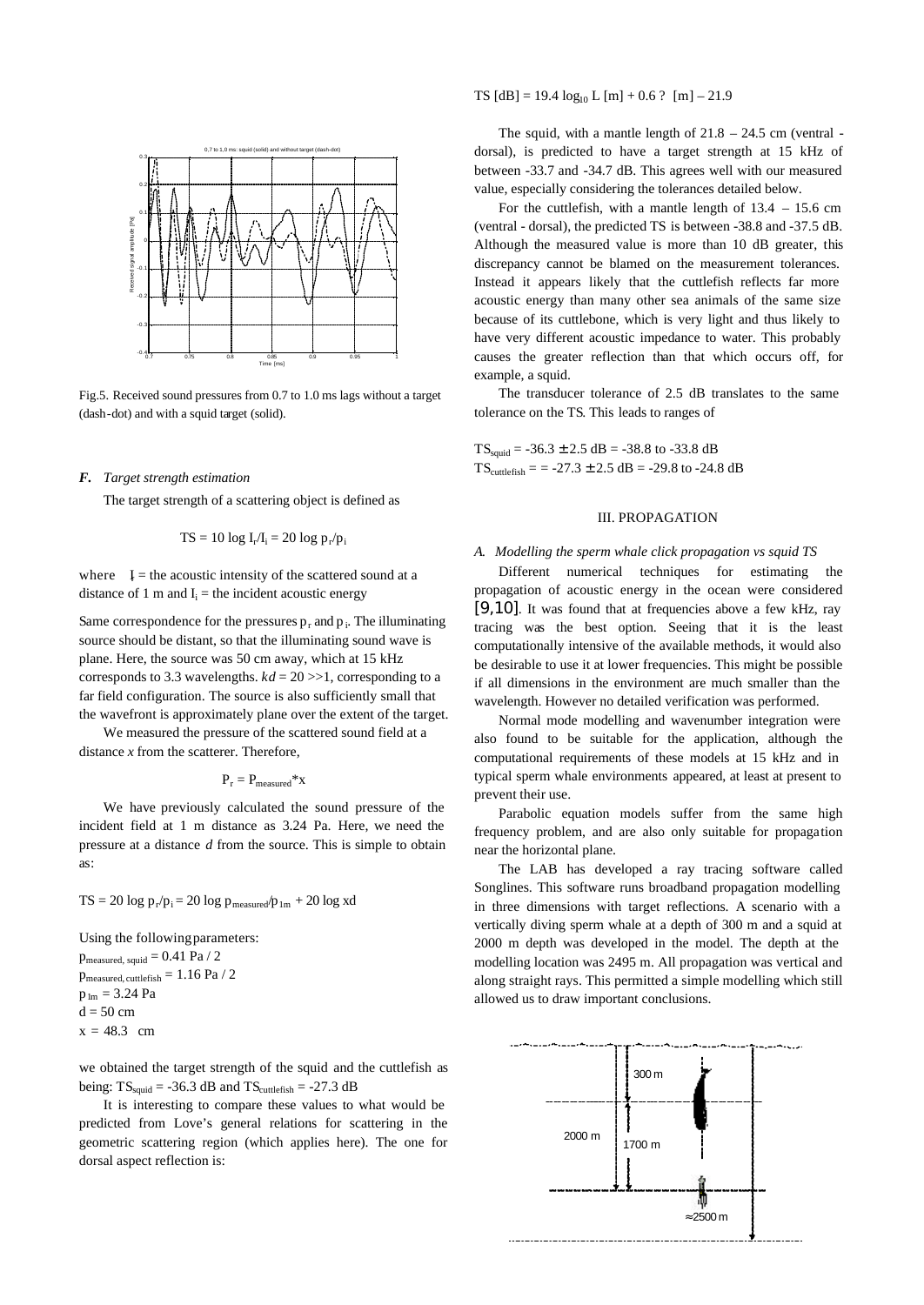The sperm whale click source level of 230  $dB_{peak}$  and the diameter of the modelled circular piston radiator of 0.8 m, as given by Mohl et al [8] were used. The *Loligo vulgaris* specimen with a target strength of -36.3 dB used for the measurements was also used as the imagined target in these simulations. The



Fig. 7. Difference between direct/direct paths received click spectrum and noise level, Songlines squid run

The simulation results showed (Fig.6) that in order for the spectrum level of the direct/direct path target echo to be the same as a typical deep sea noise level at sea state 1 (a reasonable RMS noise level in the RMS bandwidth of the on-axis click is 70 dB re  $1 \mu Pa$  [11]), the sperm whale would need a hearing directivity of between 21 and 24 dB between 13 and 18 kHz.

Hearing directivities of 21 dB have been measured for dolphins, so such values do not appear unreasonable. This implies that it seems likely that the sperm whale could detect a single small squid of around 25cm long at a range of 1.7 km against a sea state 1 noise background. Higher sea states would require a more directional hearing or a better signal processing by the

sperm whale auditory system. Directional hearing would also be helpful in attenuating the returns from surface and bottom reverberations. The effects of reverberation from non-specular scattering at the sea surface and seabed were not included in the simulations.

### *B. Noise Pollution*

In light of recent mortality events, it is becoming clear that man-made noise, at different intensity levels, can affect negatively cetacean populations, including displacement, avoidance reactions, collisions with ships, mass stranding and death.

other loud noise sources, like those from shipping, gas exploration,  $-$ seismic surveys, surface as lesions in acoustic organs which are severe entough a bette methal. The same sources may also produce behaviours that cause acute lesions which eventually lead the animals to strand and die. The current scientific knowledge on the effect on noise on marine mammals and their habitat is insufficient to understand the relationships of frequencies, intensities, and duration of exposures in producing damage.

To determine whether an animal is subject to hearing loss from a particular sound requires understanding how its auditory system interacts with that sound. Basically, if one can hear a noise, at some level it can damage hearing by causing decreased sensitivity. Major research efforts have to be directed at understanding the relationships of frequencies, intensities, and duration of exposures in producing damage. In other words, which sounds, at which levels, for how long, and how often will produce temporary versus permanent hearing loss.

Based on the results of this study, we now have some basic element to start to answer some of these questions,  $\frac{35}{3}$ ince masking could be one of the primary effects of noise pollution on the cetacean sonar capabilities.

# *C. Mitigation solutions*

All cetacean species are prone to collisions with fast vessels, but in specific areas of high cetacean density the Sperm Whale (*Physeter macrocephalus*) is of highest concern. Sperm Whales are highly vocal and hence can be localized with passive sonar. However, when at or near the surface, they tend to stop vocalizing, *i.e.* when they are most at risk. Ship-borne active solutions have proven inefficient due to the short detection range and the ship high-speeds. A passive bistatic sonar solution, which uses vocalizing whales at depth as the acoustic sources and detects their reflections from silent whales can be developed. A simulation tool for 3D acoustic propagation was designed where a wideband 3D curved ray solution of the wave equation is implemented. This tool was developed to simulate a bi-static solution formed of an arbitrary number of active acoustic sources, an illuminated object, and a receiver all positioned in 3D space with arbitrary bathymetry. The software recreates the resulting sound mixture of direct, reverberated and echoed signals arriving at the array sensors for any array configuration and any number of sources. One object can be placed in the water column and its impact on the acoustic field at the receiver is resolved. The software simulations set bounds as for the concept viability. Detection and bearing estimates could be evaluated for silent whales at ranges of 1500m from a 4m diameter array of 32 hydrophones, where on-axis click